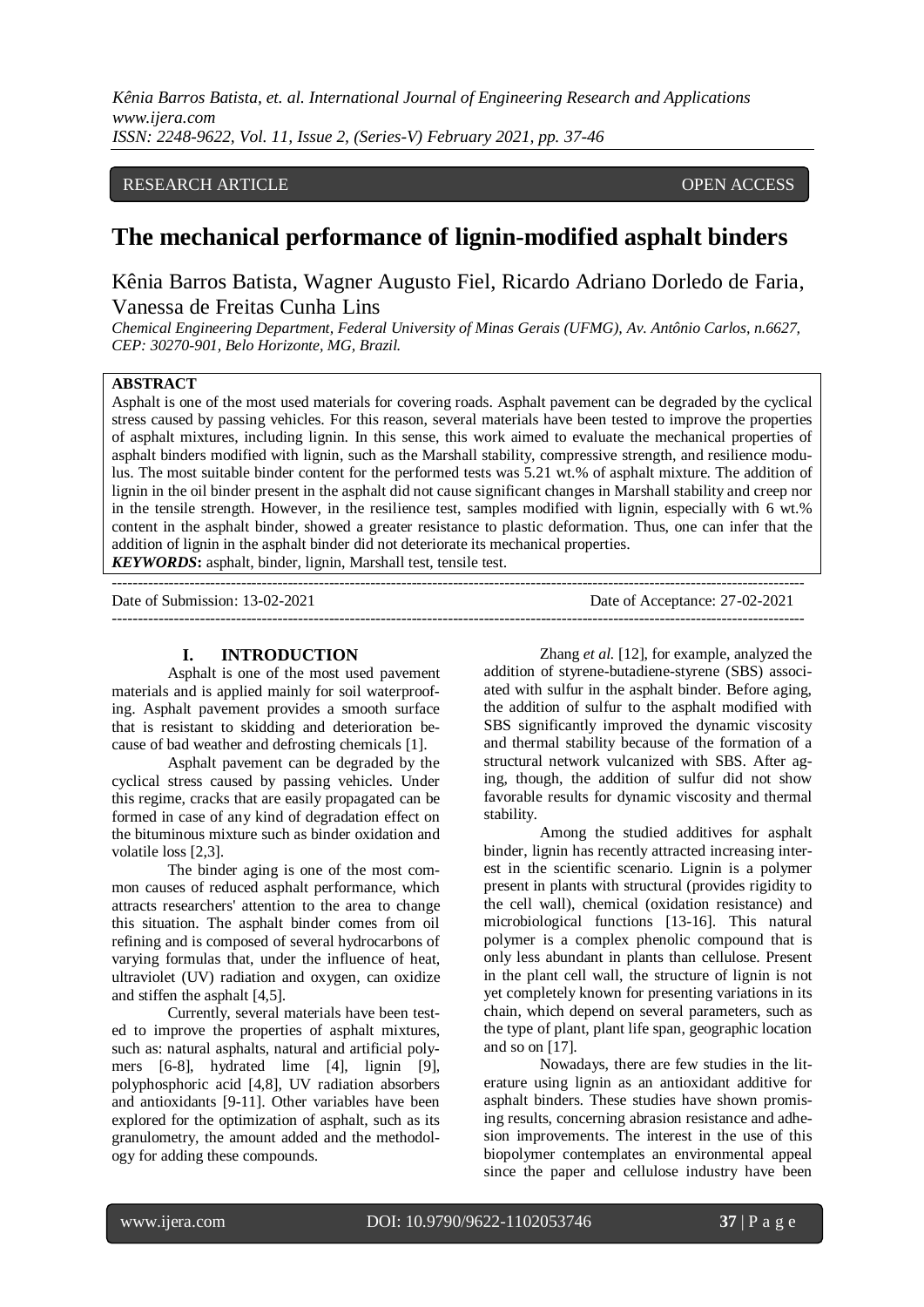looking for alternatives to commercialize lignin. Most of the by-products of this type of industry are lignin-based materials and due to its high strength and structural variety, it finds few applications as a product with high added value. Mostly, lignin constitutes the incinerated biomass to generate energy for the industry itself [18,19].

The fact that some studies in the literature indicate that lignin has antioxidant properties, which could delay the oxidative aging of asphalt, increases the interest in its use [20]. Since there is no additive in widespread use acting as an antioxidant, lignin can be a promising alternative [20].

Fayzrakhmanova *et al.* [21] studied the variation in binder adhesion with the addition of lignin at different levels (0 to 100%) and concluded that the adhesion increased up to 10% of lignin but decreased for higher levels in the binder. The authors justified this behavior by the presence of functional groups in lignin that increased the adhesion on the surface of the asphaltene micelles to approximately 10% of lignin when this compound is saturated. The resistance of the bituminous mixture at levels greater than 10 wt.% of lignin addition reduces to values close to the initial resistance of the lignin. In other words, this polymer becomes determinant to the resistance of the mixture.

The work of Fu *et al.* [22] also demonstrated the effect of adding lignin and anti-furrow agent to a bituminous mixture. The authors reported an increase in the performance of the binder with the addition of lignin fibers, such as dynamic stability. However, this performance was lower with the increase in lignin content. The optimum content found in the bituminous mixture was 0.36 wt.% of lignin and 0.40 wt.% of the anti-furrow agent.

Batista *et al.* [20] studied the antioxidant effect of lignin in the binder, also called Petroleum Asphalt Cement (PAC). For this, penetration test, softening point, Brookfield viscosity, dynamic shear test (RCD), and thermal analysis with thermogravimetry (TG-DTG) were performed. The results indicated that the addition of lignin increased viscosity and reduced the penetration capability, besides working satisfactorily as an antioxidant agent.

In this context, the present study aimed to evaluate the lignin-modified asphalt binders using the measurement of the following mechanical properties: Marshall stability, radial compression resistance and resilience modulus. The measurement of these properties is important to evaluate the behavior of the bituminous mixture during its service life in pavements. Furthermore, it is important to determine the optimum lignin content in the binder to obtain the most suitable properties for application in asphaltic pavements.

# **II. MATERIALS AND METHODS**<br>**2.1** Characterization of binders

# **2.1 Characterization of binders**

The commercial Kraft lignin was supplied by the Suzano Paper and Pulp industry in Brazil. The properties of the lignin are shown in Table 1. The asphalt binder, PAC 50/70, was supplied by the Gabriel Passos refinery (Petrobras) in Brazil, together with its characterization data, obtained in accordance with the National Department of Transport Infrastructure-DNIT 095/2006 Standard. The physicochemical properties of the binder are shown in Table 2.

| where we have constructed properties of commercial material in |                |                          |  |
|----------------------------------------------------------------|----------------|--------------------------|--|
| <b>PARAMETERS</b>                                              | <b>RESULTS</b> | <b>UNIT</b>              |  |
| Average molar mass in number                                   | $2260 \pm 32$  | g mol                    |  |
| (Mn)                                                           |                |                          |  |
| Average molar mass by mass (Mw)                                | $3378 \pm 79$  | g mol                    |  |
| Polydispersity (Mw / Mn)                                       | 1.5            |                          |  |
| Ash content at 800°C, 12 h                                     | 3.3            | $\%$                     |  |
| pH                                                             | 3.5            | $\overline{\phantom{0}}$ |  |
| Moisture content                                               | 3.8            | $\%$                     |  |

**Table 1:** Physicochemical properties of commercial Kraft lignin.

| Table 2: Physicochemical properties of PAC 50/70. |  |
|---------------------------------------------------|--|
|---------------------------------------------------|--|

| <b>PROPERTIES</b>              | <b>RESULTS</b> | <b>UNIT</b>   |  |
|--------------------------------|----------------|---------------|--|
| Mass variation                 | $-0.182$       | $\%$          |  |
| Ductility at $25^{\circ}$ C    | > 150          | cm            |  |
| Increase in softening point    | 3.9            | $\rm ^{o}C$   |  |
| Penetration retained           | 57             | $\frac{0}{0}$ |  |
| Thermal susceptibility index   | $-1.1$         |               |  |
| Solubility of trichlorethylene | 99.9           | % w/w         |  |
| Softening point                | 49.8           | $\rm ^{o}C$   |  |
| Penetration                    | 54             | mm            |  |

www.ijera.com DOI: 10.9790/9622-1102053746 **38** | P a g e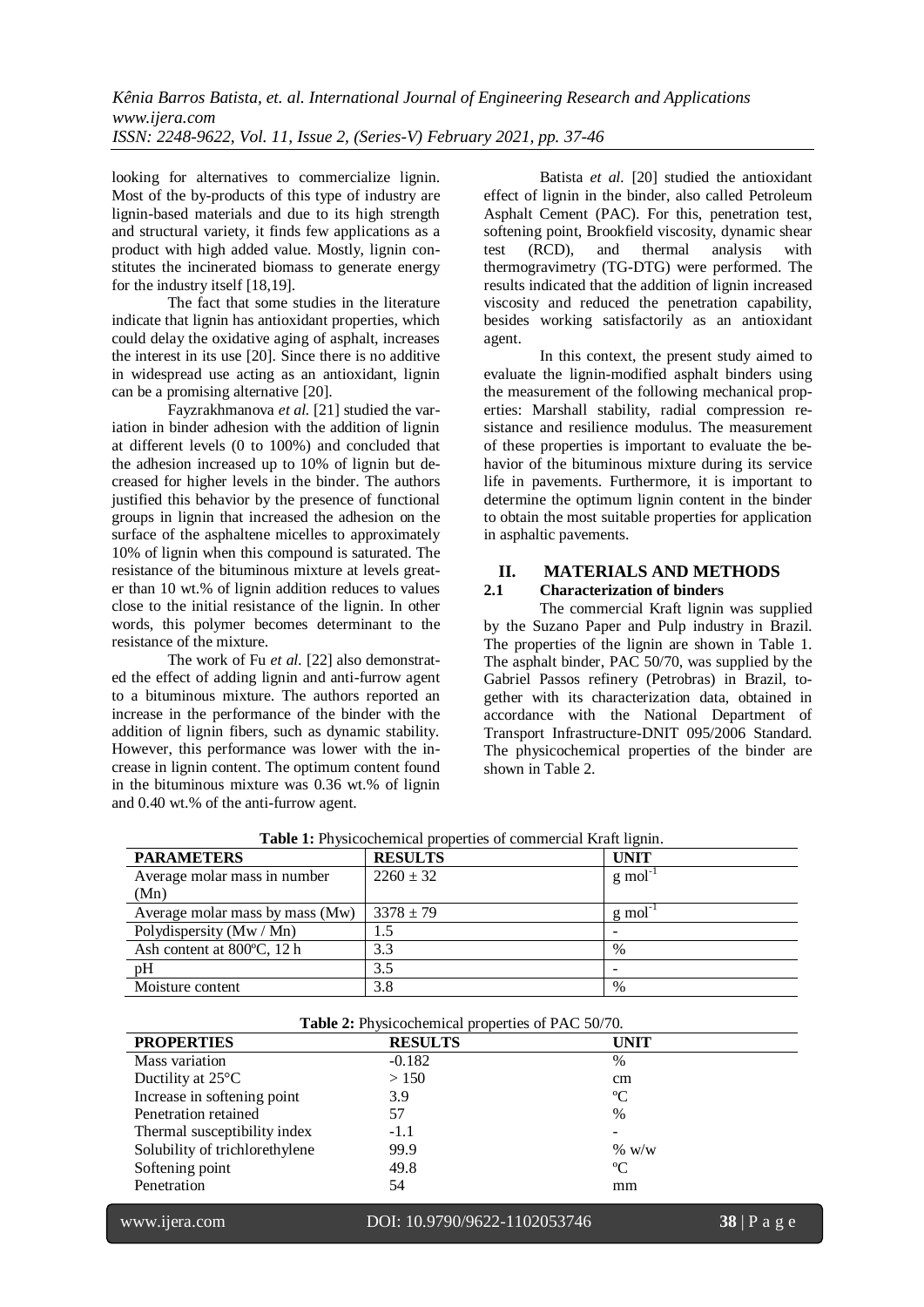*Kênia Barros Batista, et. al. International Journal of Engineering Research and Applications www.ijera.com*

| Flash point                                | 328    | $\rm ^{o}C$         |  |
|--------------------------------------------|--------|---------------------|--|
| Density                                    | 1.0069 | $g \text{ cm}^{-3}$ |  |
| Brookfield viscosity at 135°C              | 337.5  | cP                  |  |
| Brookfield viscosity at 150°C              | 168.6  | cP                  |  |
| Brookfield viscosity at 177 <sup>°</sup> C | 62.64  | cP                  |  |

*ISSN: 2248-9622, Vol. 11, Issue 2, (Series-V) February 2021, pp. 37-46*

# **2.2 Particle size analysis**

The specimens were produced with gneiss samples supplied by a Santiago Mining industry (Brazil), according to the DNER-PRO 120/97 Standard. The samples were mixed and quartered according to the DNER-PRO 199/96 Standard. According to the granulometry, they were classified as crushed stone 1, crushed stone 0 and stone powder, as defined in the DNIT-ES 031/2006 Standard.

The samples were dried in the oven at 110  $\pm$  5°C, cooled to room temperature, and passed through a series of sieves to perform the granulometric analysis and. The mass retained in each sieve was measured and classified, according to the DNIT-ES 031/2006 Standard.

## **2.3 Marshall method**

The Marshall method of asphalt mixtures followed the NBR 15785:2010 Brazilian Standard. Firstly, the conventional binder was heated to 140°C, the aggregates were heated to 150°C and both mixed for 20 minutes. The dough was placed in an iron mold and five specimens were obtained from 75 strokes per face. In this testing step, no lignin was added. The composition of the binder in each part is shown in Table 3.

To choose which binder content should be used, the volumetric parameters were calculated: total void volume (Vv), voids in mineral aggregate (VMA) and bitumen void ratio (BVR). Vv and BVR were used to define the ideal content. The tests described in the following sections were carried out using this ideal binder content.

**Table 3:** Composition of the specimens.

| CAP CONTENT (%) | CAP MASS (g) | <b>AGGREGATE MASS</b> | <b>MASS FOR 1</b> |
|-----------------|--------------|-----------------------|-------------------|
|                 |              | (g)                   | SPECTMEN(g)       |
| 4.53            | 57           | 1200                  | 1257              |
| 4.76            | 60           | 1200                  | 1260              |
| 4.99            | 63           | 1200                  | 1263              |
| 5.21            | 66           | 1200                  | 1266              |
| 5.44            | 69           | 1200                  | 1269              |

# **2.4 Mechanical tests**

After the determination of ideal binder content, twenty-four specimens were produced, six with conventional binder, six with ligand containing 1 wt.% lignin, six with asphalt binder containing 4 wt.% lignin and six with binder containing 6 wt.% lignin. The Marshall test, tensile test by diametrical compression and resilience test were performed in duplicate for each lignin content.

Marshal test followed the NBR 15785/2010 Brazilian Standard. Marshall specimens with the necessary composition in each test were produced with 100 mm in diameter and 63.5 mm in height. The equipment consists of two heads, the upper fixed and the lower mobile, moving at a rate of 5 cm min<sup>-1</sup> at 60°C. The maximum load applied to the body is defined as Marshall stability, measured in units of force (kgf or N) and the maximum displacement of the head constitutes the Marshall fluency, measured in millimeters.

The resistance to diametrical compression test was performed according to the NBR 15087/2012 Brazilian standard. The specimens had a diameter of  $10.0 \pm 0.2$  cm and the length varied from 3.5 cm to 6.5 cm. All measurements were performed in duplicate.

The specimens were cooled to a temperature of  $25.0 \pm 0.1$ °C for two hours. Subsequently, they were placed in horizontal position between the press plates and were compressed at a speed of 0.8  $\text{mm s}^{-1}$  until the material ruptured in the vertical diametrical plane. The tensile strength by diametrical compression was calculated according to Eq.  $(1):$ 

$$
\begin{array}{c} 2i \\ 2i \end{array}
$$

$$
\sigma = \frac{1}{\pi DH}
$$

On what:

 $\sigma$  = tensile strength, in kgf cm<sup>-2</sup>;

 $F =$  breaking load, in kgf;

 $D =$  diameter of the specimen, in cm;

 $H =$  height of the specimen, in cm. The resilience modulus test was performed according to the NBR 16018:2011 Brazilian standard. The specimen was placed at the base of the press and supported on the lower concave frieze. The loading piston with the upper frieze was seated in contact with the specimen, diametrically opposite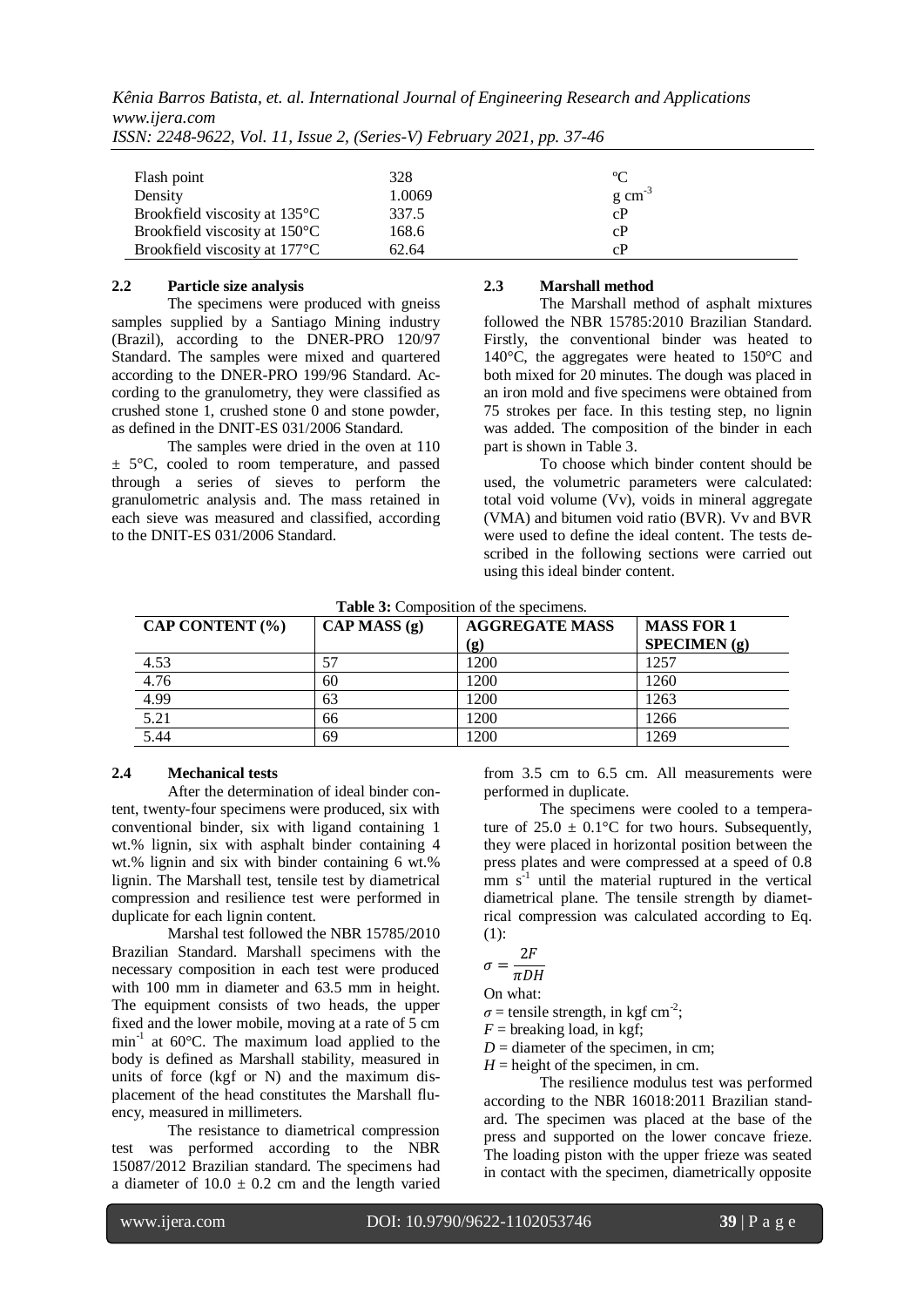to the lower frieze. The load used was 10% of the value of the previous test. Linear Variable Displacement Transducers (LVDT) were connected to the specimen and its behavior under the stress was recorded on a microcomputer. The applied stress and the corresponding deformation were measured.

#### **III. RESULTS AND DISCUSSION 3.1 Granulometry**

One of the most important parameters in the production of HMA (hot mix asphalt) is the granulometry of the aggregates, as this will directly influence the properties of the asphalt. The appropriate granulometry, besides the PAC, must provide a mixture that supports the loads that are requested, in addition to not deteriorating early due to climate and traffic changes. To ensure minimum conditions of use, some regulations standardize the size range that must be obtained to produce asphalt. In this sense, the DNIT-ES 031/2006 standard defines the granulometric ranges A, B and C, based on the amount of through mass in each ASTM series sieve.

Series A features a coarser grain sample, series B, intermediate grain size and series C, finer grain size. There are the upper and lower limits of the retained mass in each sieve, allowing the characterization of the samples according to the classification above.

Thus, a granulometric analysis was performed to characterize the sample obtained from the mining company. Fig. 1 presents the results regarding the working range, upper limit, and lower limit of the granulometric range C according to the DNIT-ES 031/2006 standard. When carrying out the tests and comparing them with the standard, it was concluded that the gravel used in this work belongs to the granulometric range C, as observed by the working range of Fig. 1 and, therefore, is allowed for use in the production of the asphalt mixture. As this strip presents finer granulometry, the tendency for the asphalt is to present a higher density, with greater contact between the particles and smaller voids in the mineral aggregate, providing better stability.



**Figure 1:** granulometric analysis of this work based on the DNIT-ES 031/2006 Brazilian Standard

# **3.2 Marshall dosage**

Asphalt needs to exhibit some characteristics that allow it to perform satisfactorily in service. For this, it is necessary to define an optimum binder content that promotes a balance of the desired properties. For the determination of this content, specimens were made from the mixture of the binder in different levels and the aggregates. Based on the contents of the binders and on the densities of each component of the asphalt mixture, the following volumetric properties were calculated:

- Apparent density (d);
- Theoretical maximum density (TMD);
- Volume of voids (Vv);
- Bitumen voids (VFB);
- Voids in mineral aggregate (VMA);
- Bitumen / voids ratio (BVR).

To define the most suitable content of PAC, the method that considers only two volumetric parameters was used, Vv and BVR. The other parameters are used to calculate these two main ones. Those two parameters describe air voids, that are necessary within the compacted mixture to allow thermal expansion of the binders and to support the slight compaction caused by traffic. Besides that, Sheng *et al.* [23] discussed the relationship between void volume, water permeability in asphalt and,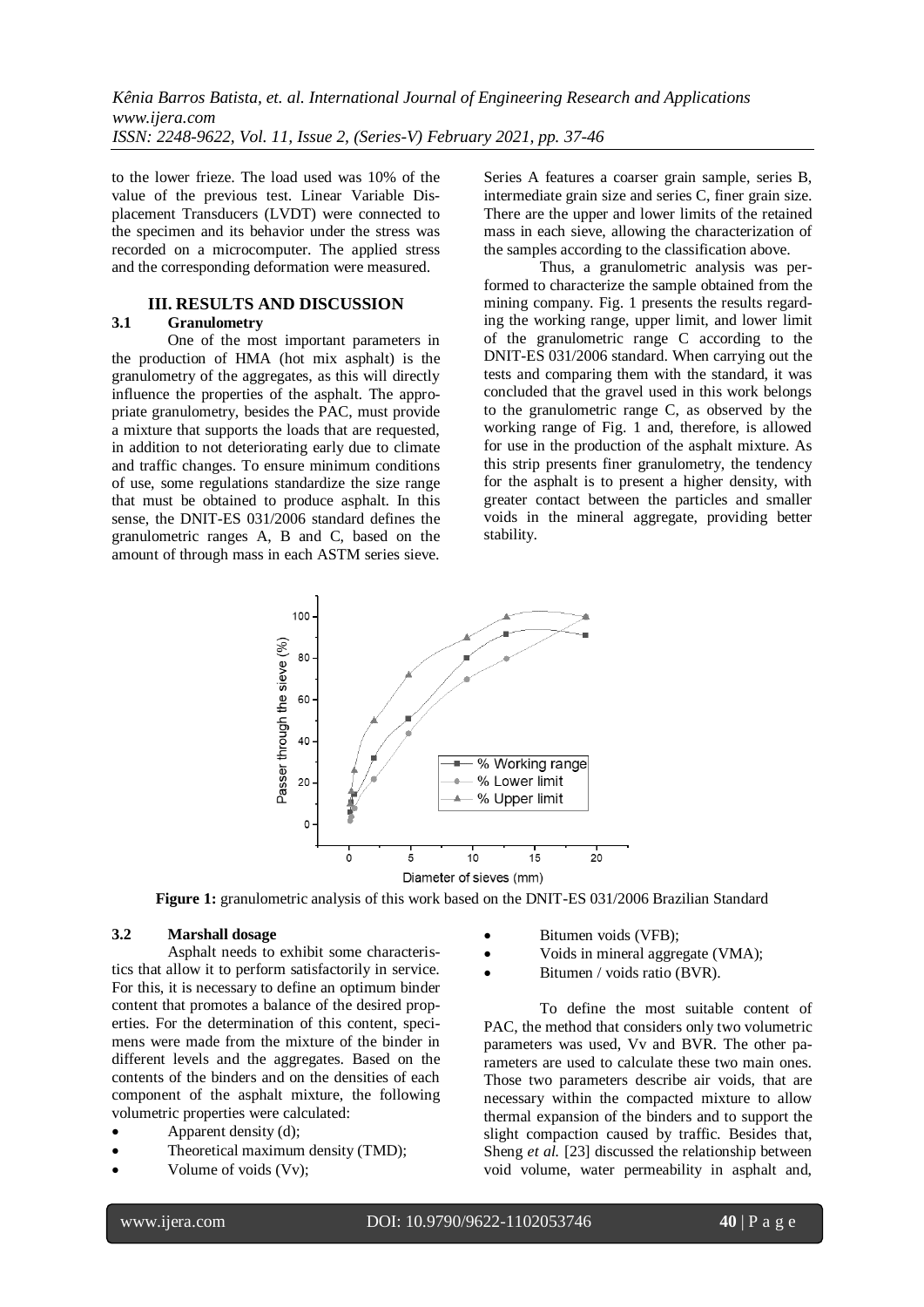consequently, durability. Thus, the DNIT 031/2006 standard defines the ideal values for the two volumetric parameters Vv and BVR, with the value of Vv being 3% and 5% and the value of BVR must be

between 75% and 82%. Based on this, the optimum content of binder chosen for the asphalt mixture was 5.21 wt.%. The data obtained in the volumetric analysis are shown in Table 4.

**Table 4:** Volumetric parameters calculated to determine the optimum content of the asphalt mixture.

| CAP CONTENT IN THE MIX- | $VV($ %) | BVR(%) |
|-------------------------|----------|--------|
| <b>TURE</b>             |          |        |
| 4.53                    | 5.97     | 64.03  |
| 4.73                    | 5.95     | 65.13  |
| 4.99                    | 5.22     | 69.14  |
| 5.21                    | 3.80     | 76.48  |
| 5.44                    | 3.47     | 78.80  |

#### **3.3 Marshall method**

The Marshall test is performed to determine the stability and creep of bituminous mixtures. Marshall stability is the maximum resistance to radial compression, while creep is the total deformation presented by the specimen until the maximum load is applied. Arabani and Tahami [24] stated that stability indicates the resistance of the asphalt mixture to pressure, horizontal tension and shear induced by the compression load.

Fig. 2 presents the Marshall stability values for mixtures with different contents of lignin concerning the binder (1 wt.%, 4 wt.% and 6 wt.%). The asphaltic mixtures with a lignin content of 1 wt.% and 6 wt.% had a reduction in the stability value, observing the average values. The mixture with a 4% lignin content showed an increase in stability of 13%, which represented the best result. However, in general, there was no improvement in Marshall stability with the addition of different levels of lignin. Anyway, all values are in accordance with the DNIT 031/2006 Brazilian Standard, which establishes a minimum value for stability of 500 kgf.



**Figure 2:** Marshall stability of conventional ligand and lignin-modified ligand.

According to Chen *et al.* [25], the effect of increasing stability is due to the addition of lignin fibers, which can increase the adhesion of the components of the asphalt mixture, in addition to serving as a hindrance for the propagation of cracks when acting as a "bridge", which was called the "bridging cracking effect". Thus, lignin fibers promote increased resistance to the wheel track, which is related to the vehicle traffic, also preventing the advance of cracks that weaken the material. However, the asphalt is non-uniform and multiphase, requiring binders to allow cohesion between the phases. In this sense, uneven dispersion of lignin occurs throughout the mixture, promoting differences in the performance of the material. Also, according to the authors, if the lignin content is greater than 10 wt.%, the effect of the dispersion through the asphalt will cause notable weaknesses.

The work developed by Sheng *et al.* [23] evaluated the addition of mineral fibers, polyester, flocculant lignin separately and together in the Stone Matrix Asphalt (SMA). In their findings, the authors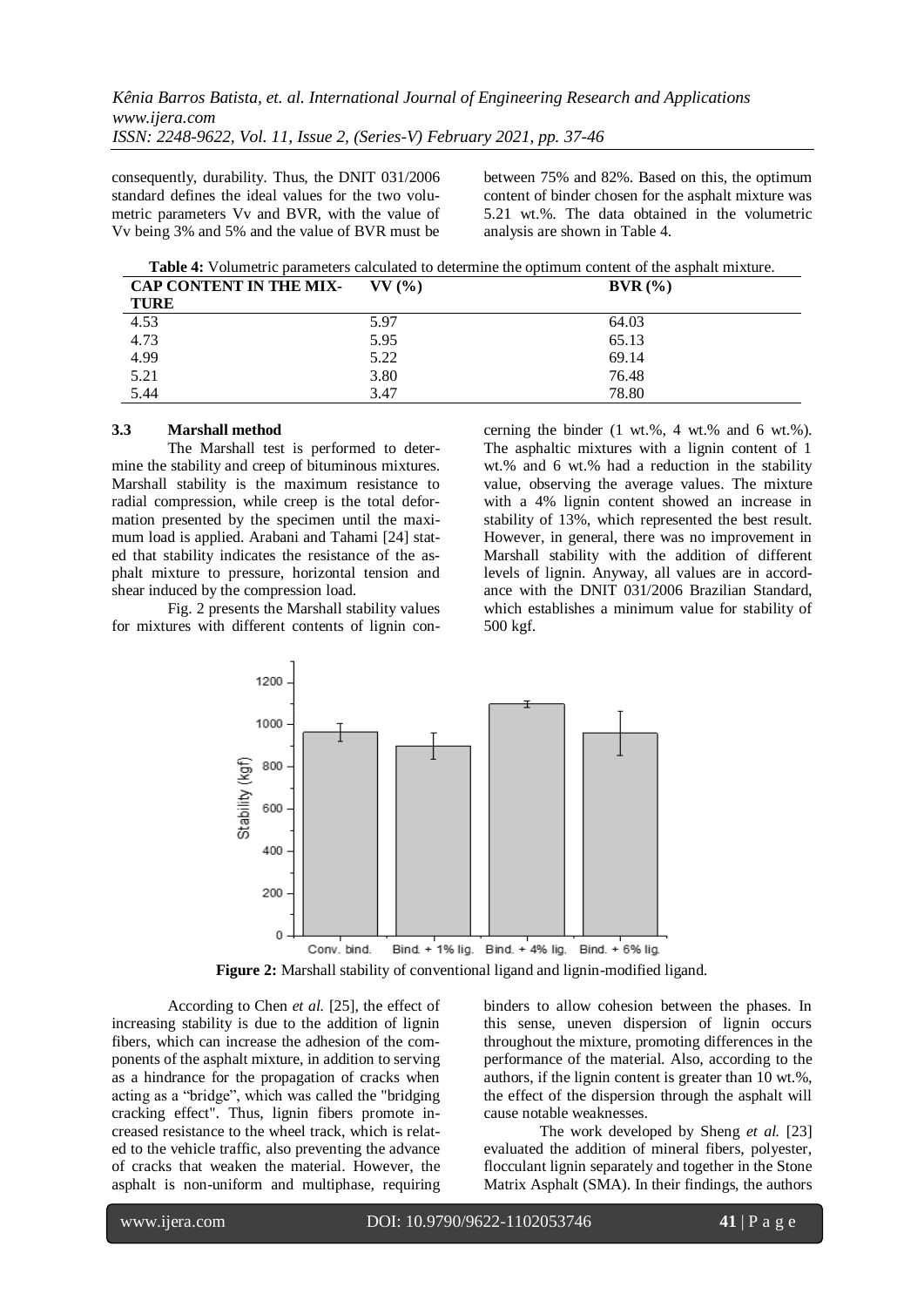observed that the addition of these fibers improved Marshall stability. In the case of lignin fibers, with an analysis range of 0.1% to 0.5%, values of 8.5 to 12.5 kN were obtained, approximately. Moreover, Panda *et al.* [26] added mature coconut fibers to the SMA, produced with a binder with viscosity grade 30 (VG-30) and aggregates of larger particle sizes, improving of the Marshall stability of the mixture up to 0.5% fiber content, with a reduction after that value. The maximum value found in the Marshall test was approximately 11 kN.

Marshall fluency values are shown in Fig. 3 and there is a reduction in binder performance compared to the conventional binder. The reductions for 1 wt.%, 4 wt.% and 6 wt.% of lignin were  $5.6\%$ , 6.8% and 12.8%, respectively.



**Figure 3:** Marshall fluency of conventional binder and lignin-modified binder

According to Chen *et al.* [25], the increase in fluency value indicates that the resistance to crack propagation also increases. Although the results show that there was no variation in the fluency value, they are in accordance with the limits reported by Panda *et al.* [26], who recommended values between 2 mm and 4 mm. The results of that study indicated stabilization in the fluency values between 0% and 0.5% of coconut fiber content, reaching values close to 3 mm.

According to Arabani and Tahami [24], the Marshall coefficient (CM), obtained by the ratio between stability and fluency Marshall, indicates the rigidity and resistance to permanent deformation obtained by the asphalt mixture. If there is an increase in the value of this coefficient with the addition of lignin fibers, this is probably due to the increase in adhesion between binder and aggregate, since these fibers, because they have a porous structure, adsorb the binder and decrease the free content in the mixture. This phenomenon makes the material more resistant to withstand loads.

From this and observing the Marshall coefficient values for the conventional and ligninmodified binder shown in Fig. 4, there was practically no change with the addition of 1 wt.% of lignin. Nevertheless, there was an increase of 20% for mixing with 4 wt.% of lignin and a 13% increase for the 6 wt.% lignin content. Due to increases in the performance of the mixture, it will be possible to improve the rigidity and resistance to permanent asphalt deformation with the addition of lignin in levels of 4 wt.% and 6 wt.%.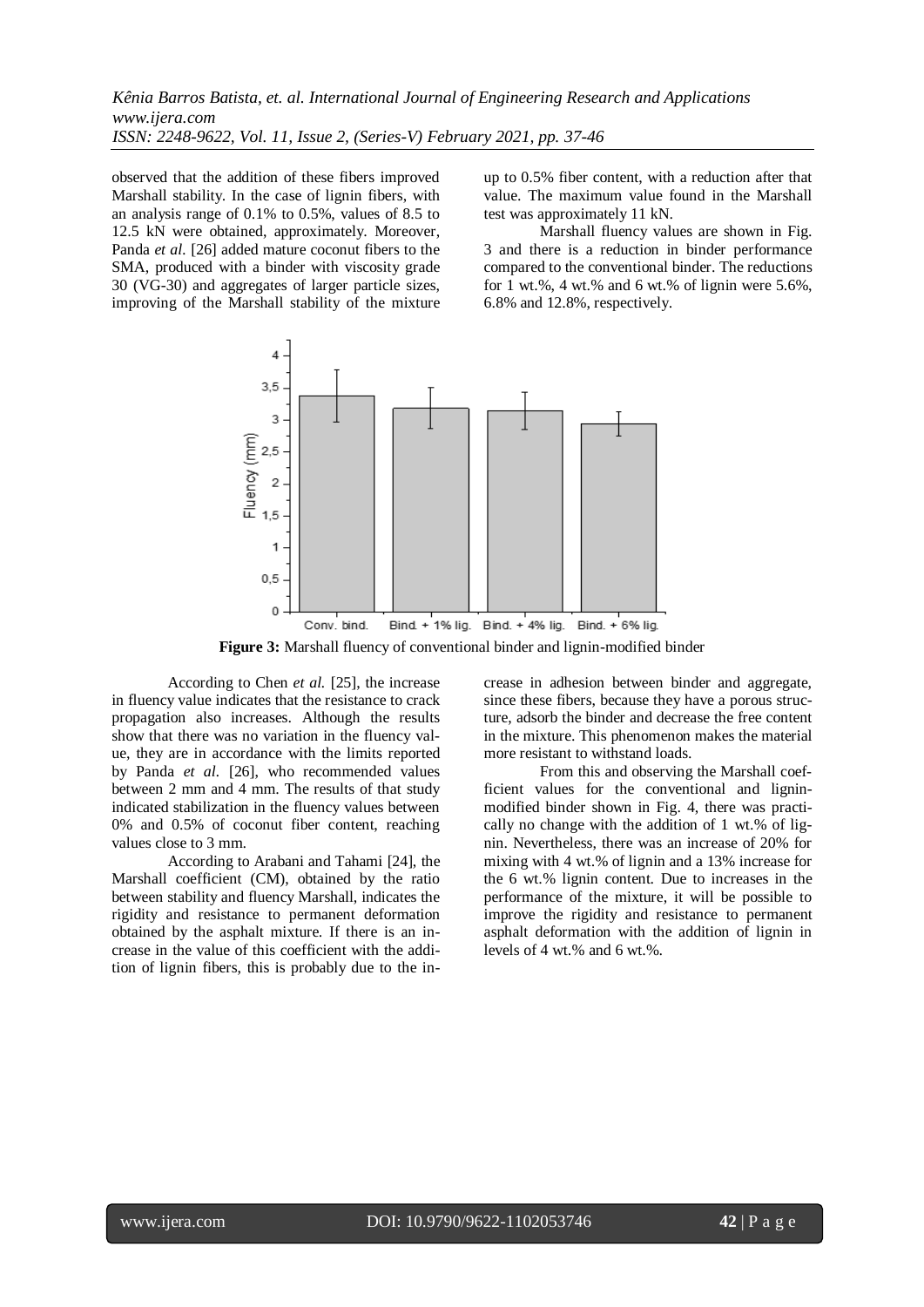

**Figure 4:** Marshall coefficient for the sample of conventional and modified lignin binder.

# **3.4 Tensile strength test by diametrical compression**

Fig. 5 shows the values recorded in the tensile test by diametrical compression in bituminous mixtures



**Figure 5:** tensile strength by diametrical compression of conventional binder and lignin- modified binder.

Peng *et al.* [27] studied the changes in mechanical properties in asphalt modified with ligninbased polyurethane. The tensile strength values of the mixture are presented in the study, obtaining a maximum value of 311.1 kPa for the addition of 10 wt.% of this additive, in contrast to the values of 244.4 kPa obtained without its presence, before UV aging process. The authors stated that the increase in the polyurethane content in the asphalt mixture increases its viscosity and, thus, increases the cohesion between the particles of the material, reflecting in the improvement in the tensile strength. Furthermore, in the work of Abdelsalam *et al.* [28] the effects on the mechanical properties of asphalt modified with diatomite (DMAM), lignin fiber (LFMAM) and diatomite-lignin fiber (DLFMAM) were studied. The tensile strength showed higher values in the presence of fibers when compared to asphalt without added fibers. The values presented were 0.711 MPa for the control asphalt mix (CAM) 0.738 MPa for DMAM, 0.748 MPa for LFMAM and 0.773 MPa for DLFMAM.

In this work, there were no changes in tensile strength with the addition of lignin in the bituminous mixture. The found values agree with the NBR 15087/2012 standard, which establishes a minimum value for the tensile strength of 0.65 MPa.

with conventional binder and lignin-modified binders.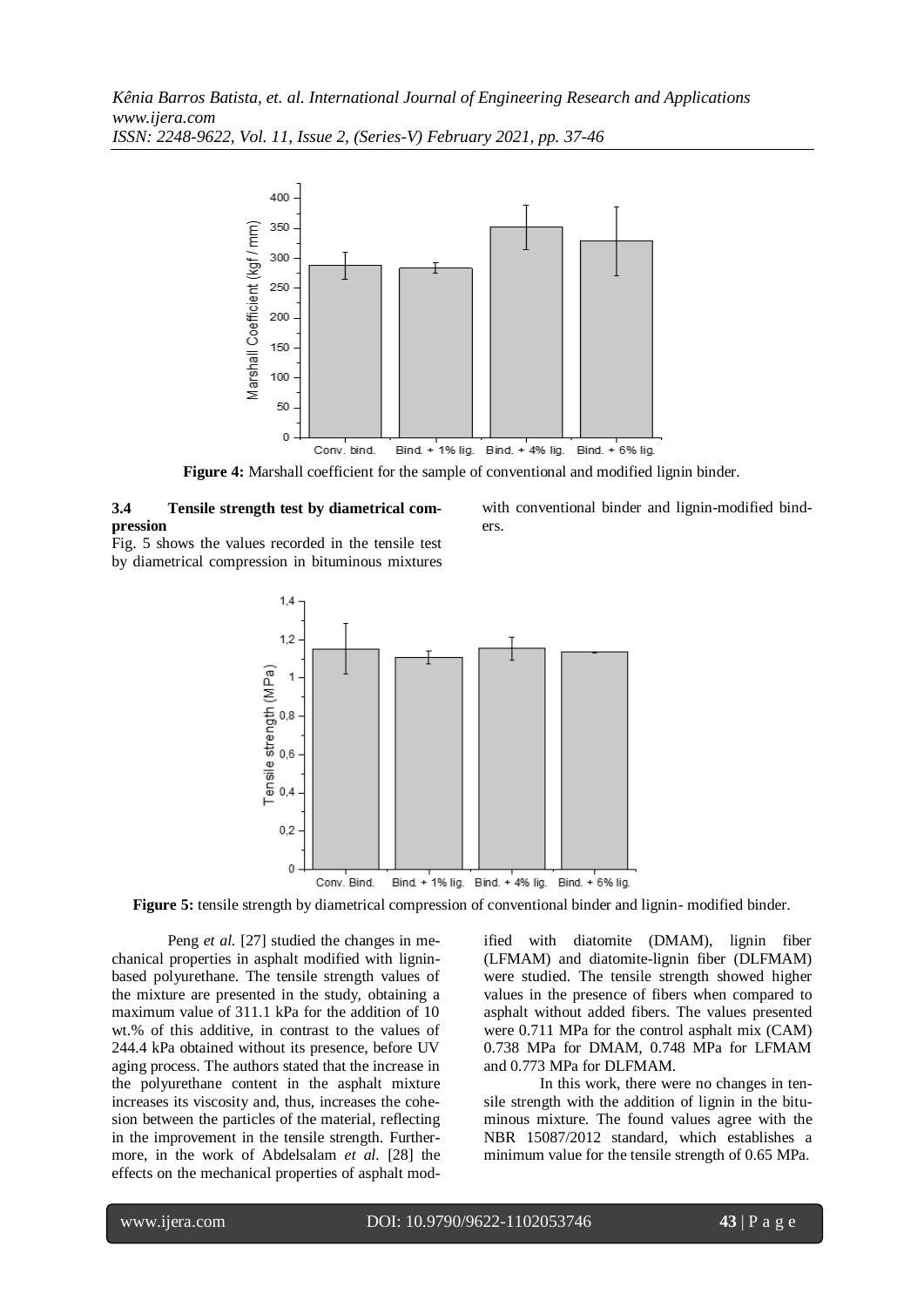#### **3.5 Resilience modulus**

The values obtained in the resilience module test for the conventional binder and for lignin-modified binders are shown in Fig. 6.



**Figure 6:** resilience module of conventional ligand and ligand modified with lignin.

Pourtahmasb *et al.* [29] reported that the resilience module (MR) test can be used to represent the asphalt mix conditions subjected to traffic on pavements and offers the possibility to compare the behavior of asphalt under various conditions and stress states. Furthermore, according to Karami *et al.* [30], mixtures with superior MR can distribute the loads over a wider area and, possibly, be more resistant to crack deformation. Accordingly, it is shown that there was an advantage in adding certain levels of lignin to the bituminous mixture, as it increased the MR. The most satisfactory result was obtained from the mixture with 6 wt.% lignin content, which exhibited an MR increase of 45% concerning the conventional binder.

The MR analysis indicates that there is a better response of the asphalt to the successive stresses caused by the traffic, when absorbing the impact and returning to its initial state. Therefore, there is a reduction of permanent deformations in its structure, increasing its durability. Briefly, there was an increase in the flexibility of the asphalt due to the addition of lignin, especially with the content of 6 wt.%, possibly caused by the increased adhesion of the components.

# **IV. CONCLUSION**

The present work aimed to evaluate the mechanical properties of the bituminous mixture at different lignin and binder contents. Analyzing the Marshall test, the most suitable binder content was 5.21 wt.% of asphalt mixture.

The addition of lignin in the asphalt binder did not cause changes in Marshall stability and creep nor in the tensile strength in relation to the resilience module. Thus, the samples modified with lignin, especially with a content of 6 wt.%, presented greater resistance to plastic deformation and, therefore, possibly would better withstand the stresses typically imposed on the roads. Possibly, with the addition of lignin, there was an increase in adhesion between the binder and the aggregates in the asphalt, promoting better results than those obtained without the addition of the polymer.

In conclusion, lignin can be used as an additive in the asphalt binder for maintaining the mechanical properties already presented by the asphalt or, even, improving the resistance to plastic deformation. Linked to its antioxidant action and to the possibility of its use from the residues of the cellulose and biorefineries industries, lignin becomes more advantageous than some other additives described in the literature and used currently. The data obtained in the literature and those presented in this work show its application in modified asphalt for paving purposes should increase the useful life of the material by improving its resistance to continuous car traffic.

#### **ACKNOWLEDGEMENT**

The authors would like to thank to the company Suzano, a Brazilian paper and pulp industry.

#### **REFERENCES**

[1]. M.F.A.S. Araujo, V.F.C. Lins, V.M.D.Pasa, and L.F.M. Leite, Weathering aging of modified asphalt binders, *Fuel Processing Technology*, *115*, 2013, 19–25.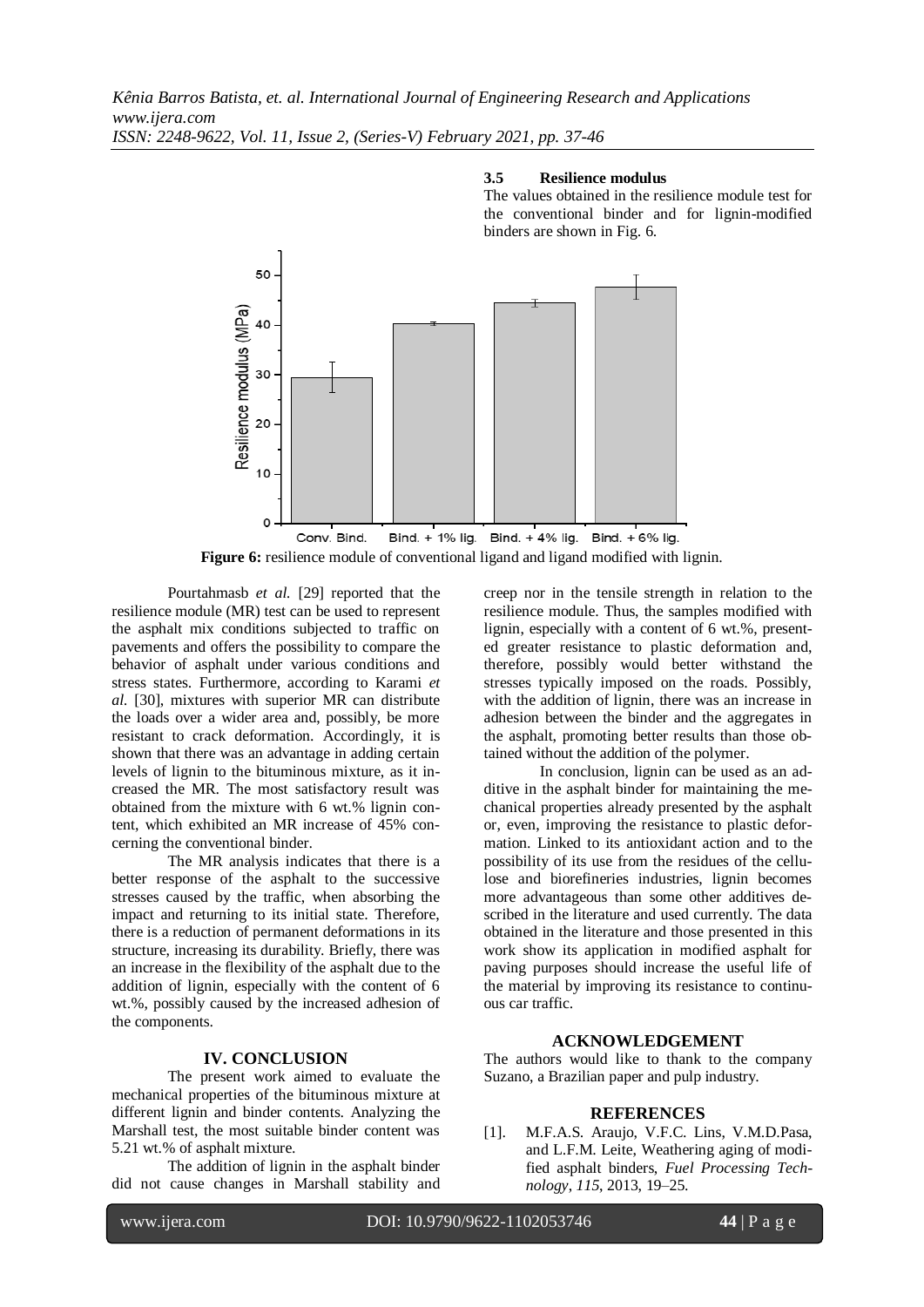*ISSN: 2248-9622, Vol. 11, Issue 2, (Series-V) February 2021, pp. 37-46*

- [2]. N.S. Nahar, and A.J.M. Schmets, Microstructural changes in bitumen at the onset of crack formation, *European Polymer Journal*, *56*, 2014, 17–25.
- [3]. M.S. Cortizo, D.O. Larsen, H. Bianchetto, and J.L. Alessandrini, Effect of the thermal degradation of SBS copolymers during the aging of modified asphalts, *Polymer Degradation Stability*, *86 (2),* 2004, 275–282.
- [4]. M.F.A.S. Araujo, L.F.M. Leite, V.M.D. Pasa, and V.F.C. Lins, Rheological and thermal behavior of weathering aged polymer modified bitumen, *Brazilian Journal of Petroleum and Gas*, *7(4),* 2013, 155–167.
- [5]. D. Kuang, J. Yu, and Z. Feng, Performance evaluation and preventive measures for aging of different bitumens", *Construction and Building Materials*, *66*, 2014, 209–213.
- [6]. V. Mouillet, F. Farcas, and S. Besson, Aging by UV radiation of an elastomer modified bitumen, *Fuel*, *87(12),* 2008, 2408–2419.
- [7]. F. Giuliani, F. Merusi, S. Filippi, D. Biondi, M.L. Finocchiaro, and G. Polacco, Effects of polymer modification on the fuel resistance of asphalt binders, *Fuel*, *88(9)*, 2009, 1539- 1546.
- [8]. F. Xiao, S. Amirkhanian, H. Wang, and P. Hao*,* Rheological property investigations for polymer and polyphosphoric acid modified asphalt binders at high temperatures, *Construction and Building Materials*, *64*, 2014, 316-323.
- [9]. T. Pan, A first-principles based chemophysical environment for studying lignins as an asphalt antioxidant", *Construction and Building Materials*, *36*, 654-664.
- [10]. P. Cong, J. Wang, K. Li, and S. Chen*,* Physical and rheological properties of asphalt binders containing various antiaging agents, *Fuel*, *97*, 2012, 678-684.
- [11]. A.K. Apeagyei, Laboratory evaluation of antioxidants for asphalt binders, *Construction and Building Materials*, *25(1),* 2011, 47–53.
- [12]. H. Zhang, C. Zhu, B. Tan, and C. Shi, Effect of organic layered silicate on microstructures and aging properties of styrene–butadiene– styrene copolymer modified bitumen, *Construction and Building Materials, 68*, 2014, 31–38.
- [13]. V.K. Ponnusamy, D.D. Nguyen, J. Dharmaraja, S. Shobana, J.R. Banu, R.G. Saratale, S.W. Chang, and G. Kumar, A review on lignin structure, pretreatments, fermentation reactions and biorefinery potential, *Bioresource Technology*, v. *271*, 2019, 462- 472.
- [14]. J. Raes, A. Rohde, J.H. Christensen, Y. V. de Peer, and W. Boerjan, Genome-wide characterization of the lignifications toolbox in Arabidopsis, *Plant Physiology*, *133 (3),* 2003, 1051-1071.
- [15]. M. Cabané, J.C. Pireaux, E. Léger, E. Weber, P. Dizengremel, B. Pollet, and C. Lapierre, Condensed lignins are synthesized in poplar leaves exposed to ozone, *Plant Physiology*, *134*, 2004, 586-594.
- [16]. L. Taiz, and E. Zeiger, *Fisiologia vegetal* (Porto Alegre: Artmed, 2009).
- [17]. M.S. Ganewatta, H.N. Lokupitiya, and C. Tang, Lignin biopolymers in the age of controlled polymerization, *Polymers*, 11(7), 2019, 1-44.
- [18]. S.K. Maity, Opportunities, recent trends and challenges of integrated biorefinery: Part I, *Renewable Sustainable Energy Revolution*, *43*, 2015, 1427-1445.
- [19]. F. Souto, V. Calado, and N.P. Junior, Fibras de carbono a partir de lignina: uma revisão da literatura, *Matéria*, *20(1*), 2015, 100–114.
- [20]. K.B. Batista, R.P.L. Padilha, T.O. Castro, C.F.S.C. Silva, M.F.A. S. AraujoL. F. M. Leite, V.M.D. Pasa, and V.F.C. Lins, Hightemperature, low-temperature and weathering aging performance of lignin modified asphalt binders, *Industrial Crops and Products*, *111*, 2018, 107-116.
- [21]. G.M. Fayzrakhmanova, S.A. Zabelkin, A.N. Grachev, and V.N. Bashkirov, Study of the Properties of a Composite Asphalt Binder Using Liquid Products of Wood Fast Pyrolysis, *Polymer Science*, *9 (2),* 2016, 181–184.
- [22]. Z. Fu, Y. Dang, and B. Guo, Laboratory investigation on the properties of asphalt mixtures modified with double-adding admixtures and sensitivity analysis, *Journal of Traffic and Transportation Engineering*, *3(5),* 2016, 412-426.
- [23]. Y. Sheng, H. Li, P. Guo, G. Zhao, H. Chen, and R. Xiong, Effect of Fibers on Mixture Design of Stone Matrix Asphalt, *Applied Science*, *7(3),* 2017, 297.
- [24]. M. Arabani, and A.S. Tahami, Assessment of mechanical properties of rice husk ash modified asphalt mixture", *Construction and Building Materials*, *149*, 2017, 350–358.
- [25]. H. Chen, Q. Xu, S. Chen, and Z. Zhang, Evaluation and design of fiber-reinforced asphalt mixtures, Materials and Design*, 30*, 2009, 2595–2603.
- [26]. M. Panda, A. Suchismita, and J.P. Giri, Utilization of Ripe Coconut Fiber in Stone Matrix Asphalt Mixes, *International Journal of*